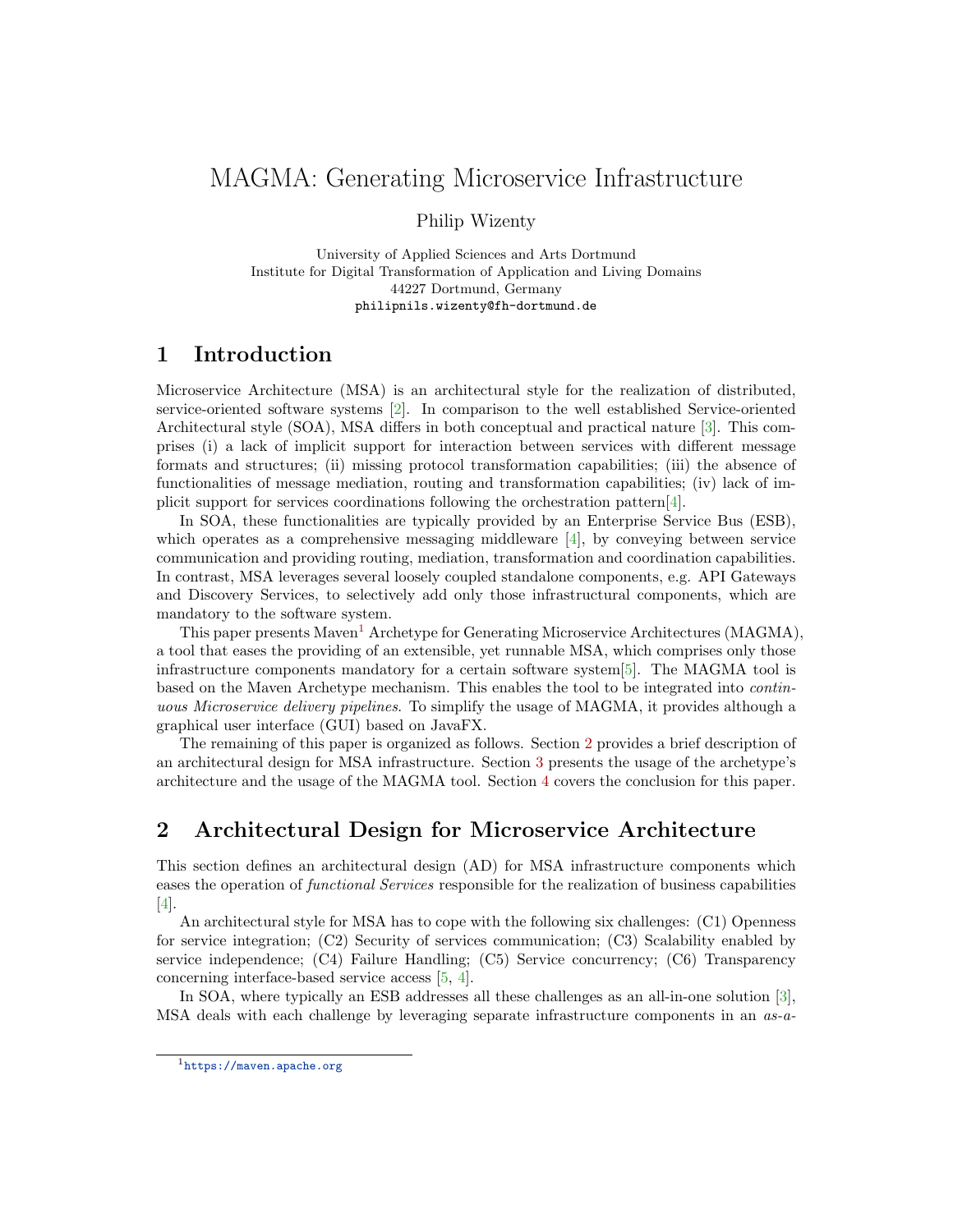service manner. These components enable NSA to rely on *infrastructural design patterns* like API Gateway and Load Balancer to cope with the challenges C1-C6 [\[1\]](#page-3-5).

An AD, which approaches those challenges is depicted in figure [1](#page-1-1) as a UML component diagram. Thereby, each component represents a Microservice. Discovery Service, Security Service and API Gateway are a set of infrastructural services. Specific components i.e. Load Balancer and Circuit Breaker can be optionally added to each service regardless of its type.



<span id="page-1-1"></span>Figure 1: Architectural Design

The Discovery Service addresses challenge C1 by providing a mechanism, which exposes the service interfaces to internal and external consumers. Challenge C2 is coped by the Security Services by adding functionalities of authentication and authorization. Failure handling and scalability are enabled through the optional components of Load Balancer and Circuit Breaker(challenge C3, C4). The AD relies on synchronous and RESTful HTTP for service communication, which provides the possibility of service concurrency(challenge C5). The API Gateway provides transparency for interface-based service access and addresses challenge C6.

### <span id="page-1-0"></span>3 The MAGMA Tool

The following section describes MAGMA (figure [2\)](#page-2-0), a tool which adapts the AD presented in section [2.](#page-0-1) MAGMA generates infrastructural components for MSA which are (i) specially configured for the target application domain; (II)directly runnable; (iii) extensible by functional services leveraging a generated *service template* [\[2\]](#page-3-0).

### 3.1 Features

Starting from the AD, MAGMA generates the following fully configured and runnable infrastructure components for message-based MSA systems: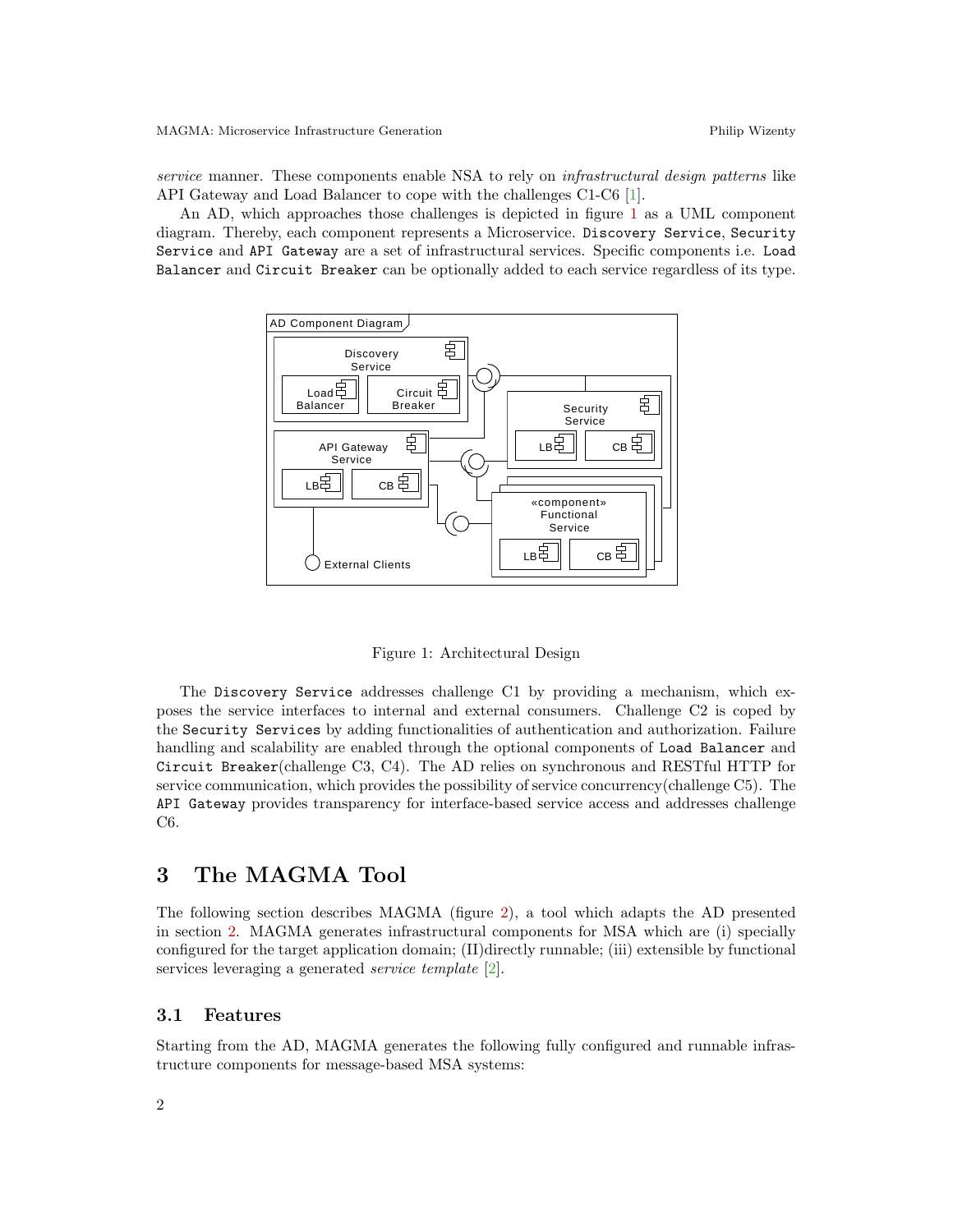#### MAGMA: Microservice Infrastructure Generation Philip Wizenty



<span id="page-2-0"></span>Figure 2: Graphical User Interface of the MAGMA Tool

Security Service. The functionalities of authentication and authorization are provided by the Security Service, which acts as an identity provider for securing internal and external communication.

Discovery Service. The Discovery Service provides central means for services to register themselves. There it integrated a naming system that subsumes exposed interfaces for discovery purposes under the exposing service's name.

API Gateway Service. The API Gateway Service realizes a *single sign-on gateway* and acts like as a single point of access to the MSA-based system. In addition, it manages communication between clients and the Security Service.

Resource Service. The Resource Service demonstrates the realization of a functional service that exemplifies the usage of the Service Template. It presents how the different infrastructure components might be used for service communication.

User Management Service. Concerning our AD (cf. Section [2\)](#page-0-1), this service provides a user-based concept of identity handling for authentication and authorization purposes to an MSA-based system.

Service Template. A skeleton implementation of a functional service can be generated by the Usage of the Service Template function of MAGMA. It comprises all boilerplate code and configuration files necessary to enable the services interaction with generated infrastructure components as depicted in Figure [1.](#page-1-1)

#### 3.2 Usage

MAGMA can be used to set up a MSA-based system that comprises all infrastructure components, or to integrate new services into an existing MSA with the provided service templates.

It is possible to invoke MAGMA from the command line by using the Maven archetype mechanism as shown in Listing [1,](#page-2-1) but we although provide a more user-friendly graphical user interface (figur[e2\)](#page-2-0). To support all Java-compatible platforms, the GUI was implemented with JavaFX.

Listing 1: Commandline invocation of MAGMA via Maven.

<span id="page-2-1"></span>mvn archetype : generate

−DarchetypeGroupId=I n f r a s t r u c t u r e

−D a r c h e t y p e A r ti f a c t I d=MAGMA−a r c h e t y p e

<sup>−</sup>DgroupId=com . example

<sup>−</sup>D a r t i f a c t I d=example−msa

<sup>−</sup>Dpackage=com . example . msa